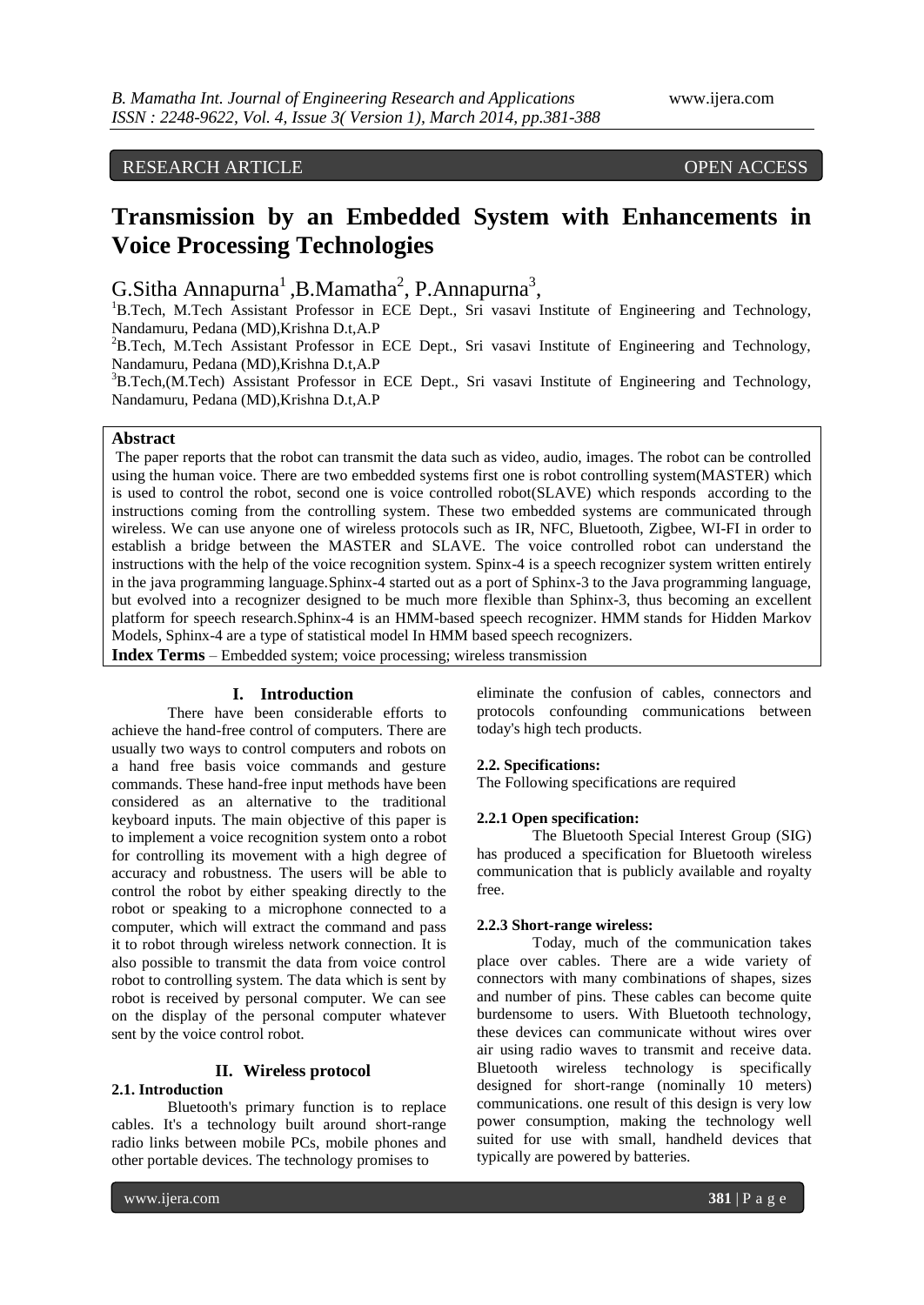## **2.2.4Voice and data:**

Voice is now commonly transmitted and stored in digital formats. Bluetooth wireless communication makes provisions for both voice and data, and thus it is an ideal technology for enabling all sorts of devices to communicate using either or both of these content types.

## **2.2.5 Anywhere in the world:**

Many forms of wireless communications are regulated in many parts of the world; radio frequency spectrum usage often requires a license with strict transmission power obligations. Bluetooth wireless communications operate within a chosen frequency spectrum that is unlicensed throughout the world (2.4 GHz). Thus, devices that employ Bluetooth wireless communication can be used unmodified, no matter where a person might be.

## **2.3. History**

Bluetooth was invented in 1994 by L. M. Ericsson in Sweden. Japp Hartseen is one of the coinventors to Bluetooth; he says that the technology came about almost by accident. The original intention was to make a wireless connection between something like an earphone and a cordless headset and the mobile phone. When they realized that they could tap into a low radio frequency that required no licensing and was available to anyone in the world that wanted it, Hartseen and his colleagues at Ericsson began to experiment with different computer chips. They developed small radio chips that made wireless connection between devices containing them. To encourage adoption of Bluetooth and with hope of developing a global standard, Ericsson decided to give the specification for the technology away for free. When the technique was out there, The Bluetooth Special Interest Group (SIG) was formed. The members were Toshiba, IBM, Ericsson, Nokia and Intel. Today SIG have over 1200 company members.

As VLSI technology advances and computing power grow in the past twenty years, robots became more and more intelligent, robust and consumed less and less power. Moreover, they are required to handle more and more so called teamwork. It means that they must be developed to possess the capability of constructing a network and performing cooperative works. A key driving force in the development of cooperative mobile robotic system is their potential for reducing the need for human presence in dangerous applications [1]. It is possible to establish a point to point connection using Zigbee protocol. Instead of point to point connection, In order To communicate with more than one robot we use a Bluetooth Wi-Fi integrated chip. So that it is

possible to control the robots by selecting the appropriate robots.[2-3]

## **III. Wireless data transmission 3.1 HARDWARE SYSTEM:**

This system mainly adopts B/S structure, embedded WEB server as the center, and captures the video by USB camera, then carries on MPEG-4 compression. The compressed MPEG-4 frame RTP package is transmitted through RTP protocol. As a result, the user can see the video image directly that come from WEB server through the IE browser in the monitoring terminal. Figure.1 shows the hardware construction of the system for remote video capture and transmission based on ARM. We select the ARM9 development board, provided by Beijing Hengfeng Ruike Technology Co., Ltd, as the hardware platform of the system. This system bases on embedded chip S3C2410AL constructed on ARM9, its basic frequency can be up to 203MHz, and the board carries 64MB SDRAM and 64MB NANDFLASH. The resources of the main board mainly include: two USB host interface, a USB device interface, a 10M/100M Ethernet port, a serial port, a JTAG interface, touch screen and so on.



#### **Figure.1** Hardware construction of the system for remote video capture and transmission based on ARM

#### **3.2 SOFTWARE SYSTEM:**

The platform of software system is embedded operating system whose kernel is Linux-2.6.30.4. Embedded Linux operating system has quite a lot of advantages. The source code of operating system opens completely, can be cut out and has low cost; the kernel is small and stable, which of function is powerful; the operating system supports various hardware platform and multitasking processe, which can provide better performance of real time. These characteristics are very suitable for embedded application, and Linux itself provides complete TCP/IP protocol directly, which can be easily applied to network.

#### **3.2.1 A. Module of Embedded Web Server**

In numerous Web server, there are many lightweights, such as boaweb, thttp, httpd, etc. however, if you want to get higher security and provide convenient embedded Web server for the last Web development period, those servers cannot meet the case. So we select the recently released AppWeb3.0, which has a high level security, to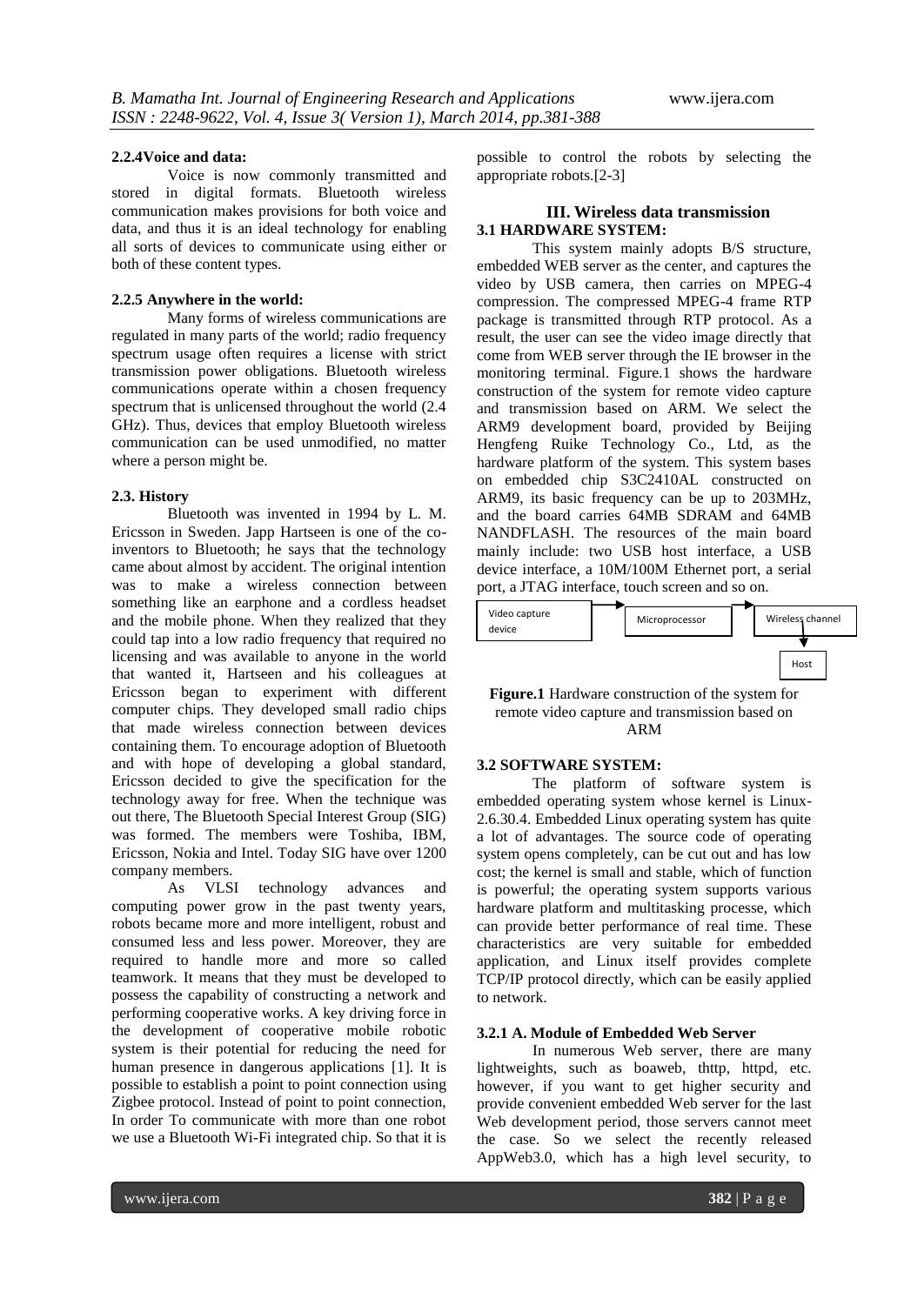construct embedded Web server. The architecture of the AppWeb3.0 is shown in Fig. 2.



**Figure 2.**Appweb 3.0 architecture.

AppWeb3.0 is open source Web server, which completely follows GPL(GNU General Public License) software license agreement. The software adopts modular design to realize function of the groupware. This version improves the performance of the system, introduces the JavaScript framework at the server side, and supports Windows CE, Windows 7, Vista, Mac OS X, and Free BSD. When running, it only needs 800K bytes of memory. And more, it adds JavaScript and Ejscript framework for self developing, supports dynamic pages make, CGI, SSL that can be loaded module, ID authentication of the type of summary, single and multi-threaded applications, and also supports MVC(model-viewcontroller)pattern, providing the ORM(Object Relational Mapping). So it can be used in the embedded system perfectly. When carrying on the AppWeb transplant on the development board, some environment variables and configuration options need to be modified.

- We set CC, AR, LD, RANLIB, STRIP (environmental variables) to the corresponding location of crosscompilation tool, and set CC\_FOR\_BUILD to the location of host. For example: as at the shellcommand in Linux system, we input: export  $CC = /usr/local/arm/3.4.1/bin/arm-linkx$  gcc, other similar.
- $\triangleright$  After setting, we carry on configure, for which many parameters are provided in the AppWeb website. The type of the goal board is set as "arm-s3c2410- linux" through "-host" parameter. In order to carry on the crosscompiling on the PC installed Linux, "—build" parameter set as "i686-pc-linux".
- After completing configuration, we carry out the commands of "make" and "make install", then download the homepage required by AppWeb, the CGI procedure and execution document of AppWeb to the development

board. Finally, we configure IP and start AppWeb to visit the server through the IE browser.

## **3.2.2. Module for Video Capture based on V4L2**

Compared withV4L, V4L2(Video4Linux2) provides with better extension and flexibility, and supports more hardware device. However, V4L2 has made the thorough transformation based V4L, so both are incompatible to each other. V4L2 provides a set of unified API for the video application procedure, which can operate all kinds of different video capture devices by calling the standard system function, greatly simplified the development and maintenance of video system. V4L2 provides the following interfaces:

- Video capture interface (/dev/video)
- Video overlay interface (/dev/video)
- Video input interface (/dev/video)
- Video output interface (/dev/video)
- Codec interface (/dev/video)
- Effect devices interface (/dev/video)
- Raw vertical blancking interval (VBI) interface (/dev/vbi)
- Sliced VBI data interface (/dev/vbi)
- Teletext interface (/dev/vtx)
- Radio interface (/dev/radio)
- Radio data system (RDS) interface (/dev/radio) [5]

In this article, we will cover usage of the video capture interface, provided by the /dev/video character device. The flow chart of Video capture is shown in Figure. 3.



**Figure 3.**Flow chart of Video capture.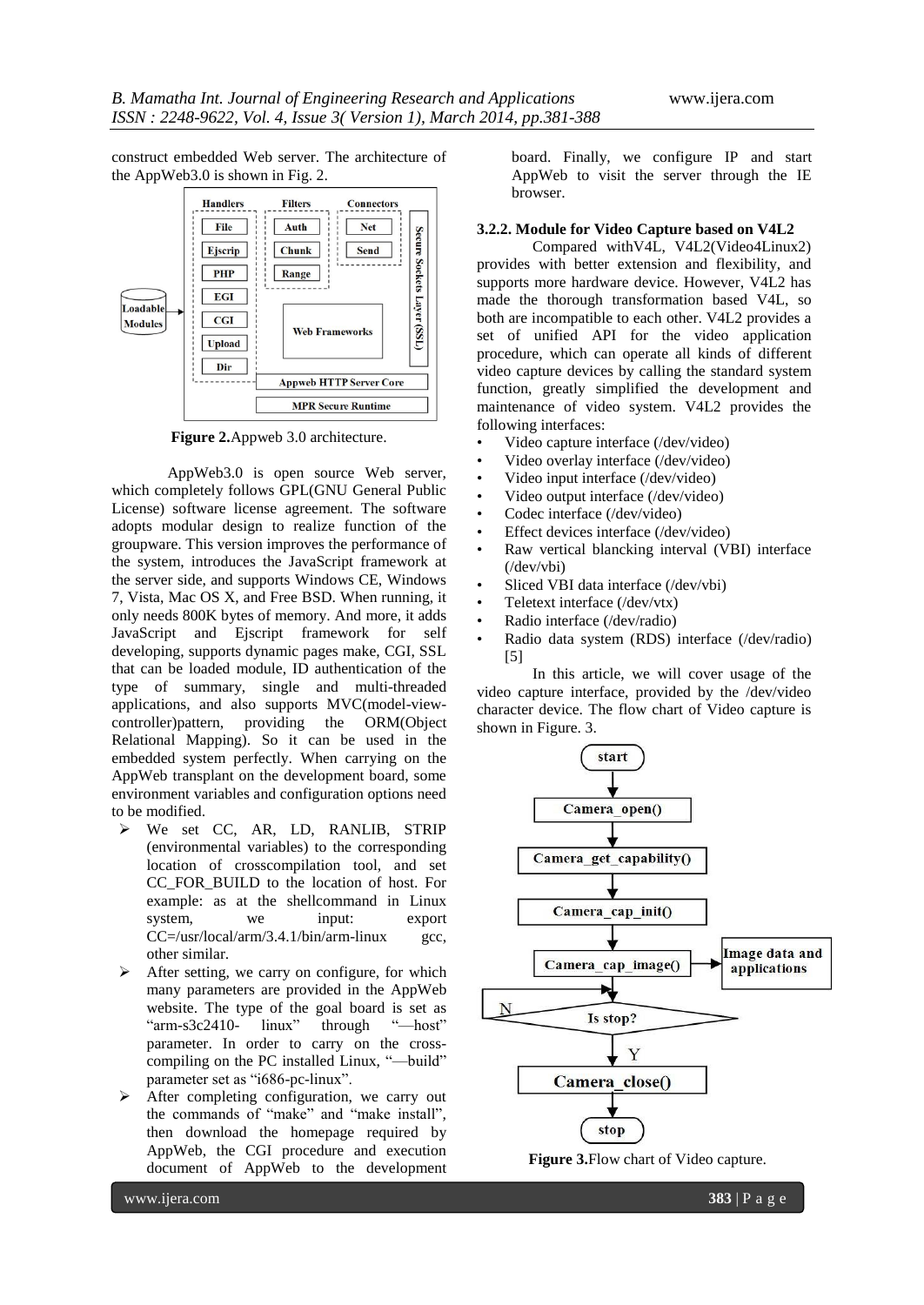Most of functions of V4L2 is completed through the ioctl system call, the format of the grammar is: ioctl (int fd, int request, void \*argp). Here, "fd" is file descriptor, which obtains through open() function; "request" is a command flag, telling system to do something; "argp" is user data pointer, transmitting the parameters or receiving the data. The main functions in the video capture procedure represent as follows:

- Camera\_open( ): call open( ) function to open a device;
- Camera get capability ( ): Through calling ioctl( ) function, we obtain the related information of the device document using the VIDIOC\_OUERYCAP command flag, and save to the struct variable of "struct v4l2\_capability".
- Camera\_cap\_init ( ): call ioctl( ) function to set the video format and frame format by the command flags of the VIDIOC\_S\_STD and VIDIOC\_S\_FMT in this function. Then, apply for the frame buffer for the video data, the number of which is generally not more than 5. After that, we map the frame buffer to the user space and add it in queue by the function of mmap( ), preparing for saving video data.
- Camera\_cap\_image() : call ioctl() function to caputure vedio data by the command flag of VIDIOC\_STREAM, and pop the frame buffer whichhas video data from the queue through the command flag of VIDIOC\_DQBUF, then re-add the frame buffer that has popped data to the queue tail with the command flag of VIDIOC\_QBUF, so as to collect circularly.
- Camera\_close() : use the command flag of VIDIOC\_STREAMOFF to stop video capture, then call close(fd) fuction to close video device.

## **3.2.3 Module of Compression and Coding for Video**

In order to transmit the video data via internet , we have to compress and code the primitive image before transmission. We use MPEG-4 video codec here, because the MPEG-4 compression and coding technology has been already mature and especically suits for video transmission in the condition of low bandwidth. When capturing video, the object in motion is clear and the background is wheelchair-bed in this system. Since this system has these characteristics, in order to improve the compression ratio of video code to achieve a better performance, we can optimize the algorithm based on the block match movement estimation in MPEG-4. The ideals and methods are as follows:

• Identify the movement regions and non-movement areas. Modifying the MPEG-4 encoder slightly in the aspect of the movement estimation, we can detect the movement regions and non-movement areas. The

method is that the macro blocks whose motion vector is zero are considered as a nonmovement regions and the rest as moving regions. Certainly, when sampling two frames as motion detection, the two frames may not be continual, but we 'd better to take the two primitive frames. If you take the restructuring frames, it will has a great distortion with the real scene, and a bad effect.

• Enhance speed of the motion detection using the method of sub-regional and recurrent motion detection. First, the rectangular video frame is divided into four rectangular areas in the same size, then carry on motion detection for each region. According to the necessity of the detection, each region may also use the same method to carry on the division and the motion detection again, and the depth of division is predetermined. If there is a region whose movement vectors of all the macro blocks have been determined to be zero, we consider it as the non-movement region, and no longer do the division. In the process of doing division of rectangular region, we must ensure that height and width are multiples of 16, otherwise, for filling .

• Sub-regional treatment. The MPEG-4 encoder that codes for each frame is based upon the macro block, so we can deal with macro block of movement region and non movement region separately. Regarding the macro block of non-movement region, we only code once for it during a period of time, and save it in the decoding site after decoding. When decoding, we call the former result of decoding directly. Certainly, in order to obtain a better effect, it is necessary to recode for the nonmovement region for a while.

## **3.2.4 Module of Network Transmission based on JRTPLIB**

JRTPLIB is an object-oriented RTP library, follows the design of RFC 1889 completely, and supports many kinds of operating systems, such as Windows, Linux, FreeBSD, Solaris, Unix and VxWorks, etc. It adopts the socket mechanism and solves the network transmission of video streams well.

## **3.2.4.1 Data Sending**

Figure.4 shows the flow chart of the sending data.

Firstly, we get the IP address and port number form the receiving site, then create a session instance with the class of RTP Session and call the functions of Create( ) and Set Time stamp Unit( ) to initialize the session instance. After initializing successfully, we set the goal address to send by calling the methods of RTP Session class, which are the functions of Add Destination ( ), Delete Destination ( ) and the Clear Destinations ( ). Then we set the default parameter of the RTP Session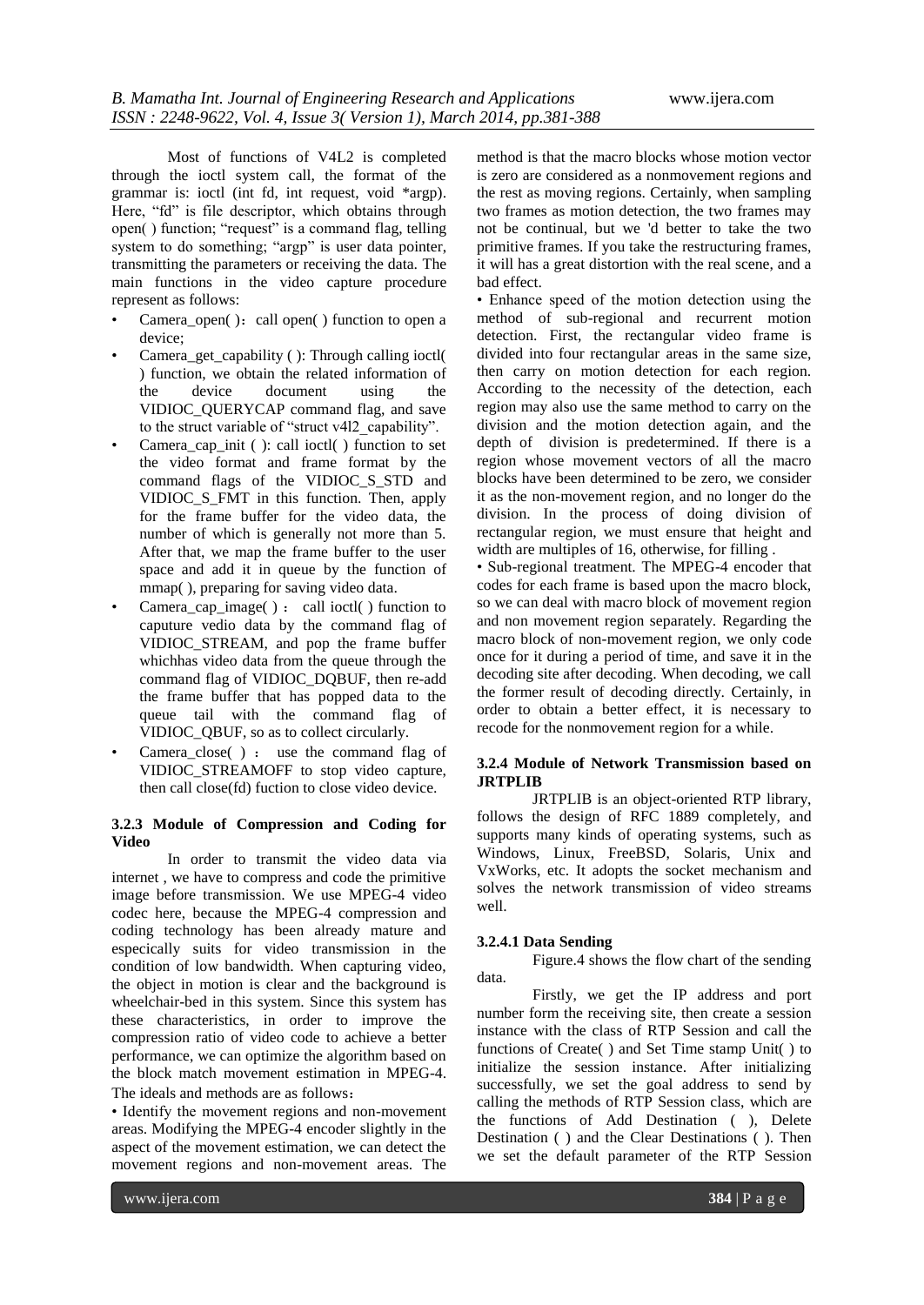instance by calling the functions of SetDefaultPayloadType( ), SetDefaultMark( ) and the SetDefaultTimeStampIncrement( ). At last, the stream data was sent by calling the method of SendPacket() in the class of RTPSession.



**Figure 4.**Flow chart of the sending data

Firstly, we get the IP address and port number form the receiving site, then create a session instance with the class of RTPSession and call the functions of Create( ) and SetTimestampUnit( ) to initialize the session instance. After initializing successfully, we set the goal address to send by calling the methods of RTPSession class,which are the functions of AddDestination( ), DeleteDestination( ) and the ClearDestinations( ). Then we set the default parameter of the RTPSession instance by calling the functions of SetDefaultPayloadType( ), SetDefaultMark( ) and the SetDefaultTimeStampIncrement( ). At last, the stream data was sent by calling the method of SendPacket( ) in the class of RTPSession.

## **3.2.4.2 Data Receiving**

Figure.5 shows the flow chart of data receiving site.



**Figure 5.**Flow chart of receiving data

Firstly, we obtain the port number which is set by users and create an object of RTPSession class; then we set the receiving mode by calling the methods of SetReceiveMode( ) and the AddToAcceptList( ). Secondly, we call the method of PollData( ) to receive the data packet of RTP or RTCP that has been sent.Then we can either call the methods of GotoFirstSource( ) and GotoNextSource( ) to search all sources, or call the methods of GotoFirstSourceWithDat( ) and GotoNextSourceWithData( ) to search those source that carry the data, when searching the RTP source. The reason is that it is allowed many participants (source) to exist in the same RTP session. After detecting the valid data source, we can call the method of GetNextPacket( ) to get a RTP data packet, then release it[4]

#### **IV. Voice recognition**

There are two essential characteristics for any effective ASR system: accuracy and speed. In addition, to meeting these demands, ASR systems face a number of additional challenges including the large variance that exists among individual human speech patterns (e.g. pitch, rate, inflection). A successful ASR system requires extraordinary flexibility to accommodate these variances. The process of ASR typically follows these steps:

- 1. Acoustic speech is captured by a microphone and undergoes analog-to-digital conversion
- 2. Short time frames of speech are converted into signal features that can be used to discern speech components
- 3. Series of frames are mapped to phonemes, the smallest building blocks of speech, and series of phonemes are mapped to words.
- 4. Contextual information is simultaneously processed to increase the accuracy of the ASR system. For example, contextual information would be able to assist in the selection of a series of homonyms (e.g. *merry*, *marry*, and *Mary*). The series of words are determined based on the a probabilistic measure and provided in a format suitable for the next stage in the application (e.g. text format).

Sphinx-4 is a state-of-the-art speech recognition system written entirely in the Java programming language. It was created via a joint collaboration between the Sphinx group at Carnegie Mellon University, Sun Microsystems Laboratories, Mitsubishi Electric Research Labs (MERL), and Hewlett Packard (HP), with contributions from the University of California at Santa Cruz (UCSC) and the Massachusetts Institute of Technology (MIT). Sphinx-4 started out as a port of Sphinx-3 to the Java programming language, but evolved into a recognizer designed to be much more

www.ijera.com **385** | P a g e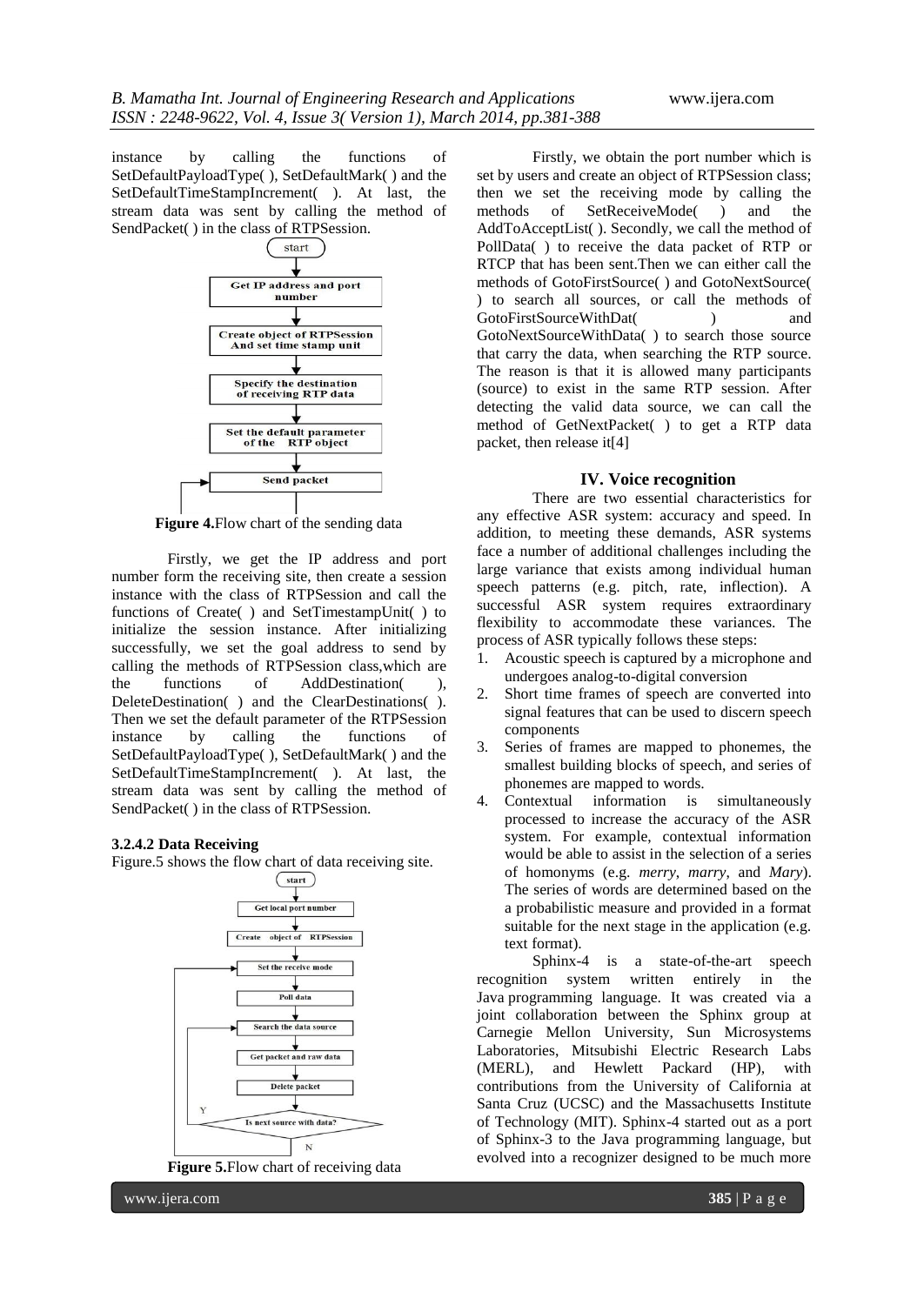flexible than Sphinx-3, thus becoming an excellent platform for speech research. Live mode and batch mode speech recognizers, capable of recognizing discrete and continuous speech.

Sphinx-4 is a very flexible system capable of performing many different types of recognition tasks. As such, it is difficult to characterize the performance and accuracy of Sphinx-4 with just a few simple numbers such as speed and accuracy. Instead, we regularly run regression tests on Sphinx-4 to determine how it performs under a variety of tasks. These tasks and their latest results are as follows (each task is progressively more difficult than the previous task):

- Isolated Digits (TI46): Runs Sphinx-4 with prerecorded test data to gather performance metrics for recognizing just one word at a time. The vocabulary is merely the spoken digits from 0 through 9, with a single utterance containing just one digit. (TI46 refers to the "NIST CD-ROM Version of the Texas Instruments-developed 46-Word Speaker-Dependent Isolated Word Speech Database".)
- Connected Digits (TIDIGITS): Extends the Isolated Digits test to recognize more than one word at a time (i.e., continuous speech). The vocabulary is merely the spoken digits from 0 through 9, with a single utterance containing a sequence of digits. (TIDIGITS refers to the "NIST CD-ROM Version of the Texas Instruments-developed Studio Quality Speaker-Independent Connected-Digit Corpus".)
- Small Vocabulary (AN4): Extends the vocabulary to approximately 100 words, with input data ranging from speaking words as well as spelling words out letter by letter.
- Medium Vocabulary (RM1): Extends the vocabulary to approximately 1,000 words.
- Medium Vocabulary (WSJ5K): Extends the vocabulary to approximately 5,000 words.
- Medium Vocabulary (WSJ20K): Extends the vocabulary to approximately 20,000 words.
- Large Vocabulary (HUB4): Extends the vocabulary to approximately 64,000 words

Sphinx-4 is an HMM-based speech recognizer. HMM stands for Hidden Markov Models, which is a type of statistical model. In HMM-based speech recognizers, each unit of sound (usually called a phoneme) is represented by a statistical model that represents the distribution of all the evidence (data) for that phoneme. This is called the acoustic model for that phoneme. When creating an acoustic model, the speech signals are first transformed into a sequence of vectors that represent certain

characteristics of the signal, and the parameters of the acoustic model are then estimated using these vectors (usually called features). This process is called training the acoustic models.

During speech recognition, features are derived from the incoming speech (we will use "speech" to mean the same thing as "audio") in the same way as in the training process. The component of the recognizer that generates these features is called the front end. These live features are scored against the acoustic model. The score obtained indicates how likely that a particular set of features (extracted from live audio) belongs to the phoneme of the corresponding acoustic model.

The process of speech recognition is to find the best possible sequence of words (or units) that will fit the given input speech. It is a search problem, and in the case of HMM-based recognizers, a graph search problem. The graph represents all possible sequences of phonemes in the entire language of the task under consideration. The graph is typically composed of the HMMs of sound units concatenated in a guided manner, as specified by the grammar of the task. As an example, lets look at a simple search graph that decodes the words "one" and "two". It is composed of the HMMs of the sounds units of the words "one" and "two":

Constructing the above graph requires knowledge from various sources. It requires a dictionary, which maps the word "one" to the phonemes W, AX and N, and the word "two" to T and OO. It requires the acoustic model to obtain the HMMs for the phonemes W, AX, N, T and OO. In Sphinx-4, the task of constructing this search graph is done by the linguist.



**Figure 6** Search Graph

Usually, the search graph also has information about how likely certain words will occur is as shown in Figure 6. This information is supplied by the language model. Suppose that, in our example, the probability of someone saying "one" (e.g., 0.8) is much higher than saying "two" (0.2).Then, in the above graph, the probability of the transition between the entry node and the first node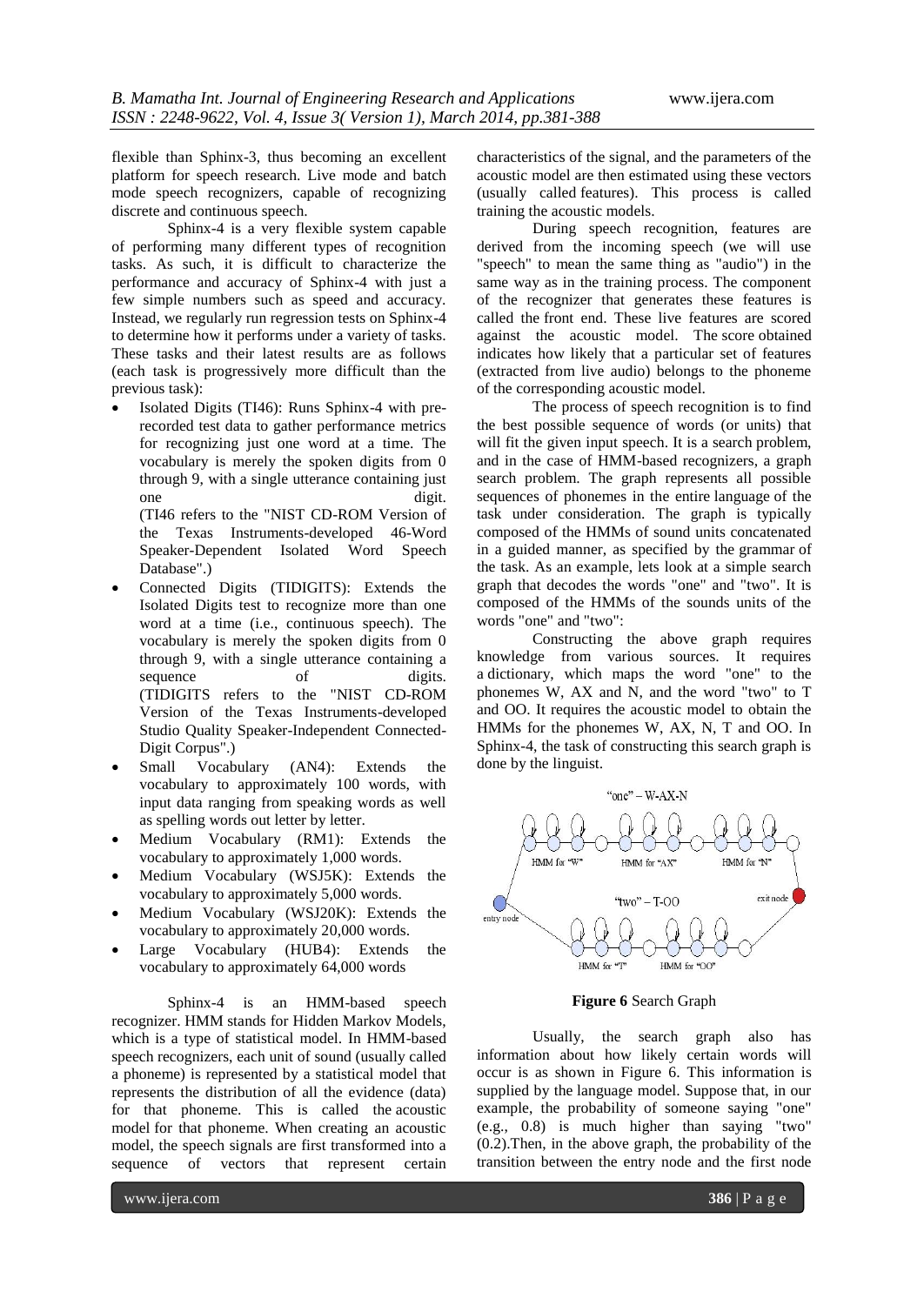of the HMM for W will be 0.8, while the probability of the transition between the entry node and the first node of the HMM for T will be 0.2. The path to "one" will consequently have a higher score.

Once this graph is constructed, the sequence of parameterized speech signals (i.e., the features) is matched against different paths through the graph to find the best fit. The best fit is usually the least cost or highest scoring path, depending on the implementation. In Sphinx-4, the task of searching through the graph for the best path is done by the search manager.

As you can see from the above graph, a lot of the nodes have self transitions. This can lead to a very large number of possible paths through the graph. As a result, finding the best possible path can take a very long time. The purpose of the pruner is to reduce the number of possible paths during the search, using heuristics like pruning away the lowest scoring paths.

As we described earlier, the input speech signal is transformed into a sequence of feature vectors. After the last feature vector is decoded, we look at all the paths that have reached the final exit node (the red node). The path with the highest score is the best fit, and a result taking all the words of that path is returned.

## **4.1 Sphinx-4 Architecture and Main Components:**

When the recognizer starts up, it constructs the front end (which generates features from speech), the decoder, and the linguist (which generates the search graph) according to the configuration specified by the user. These components will in turn construct their own subcomponents. For example, the linguist will construct the acoustic model, the dictionary, and the language model. It will use the knowledge from these three components to construct a search graph that is appropriate for the task. The decoder will construct the search manager, which in turn constructs the scorer, the pruner, and the active list which is shown in Figure 7.

Most of these components represents interfaces. The search manager, linguist, acoustic model, dictionary, language model, active list, scorer, pruner, and search graph are all Java interfaces. There can be different implementations of these interfaces. For example, there are two different implementations of the search manager. Then, how does the system know which implementation to use? It is specified by the user via the configuration file, an XML-based file that is loaded by the configuration manager. In this configuration file, the user can also specify the properties of the implementations. One example of a property is the sample rate of the incoming speech data.



**Figure 7** Sphinx-4 Architecture

The active list is a component that requires explanation. Remember we mentioned that there can be many possible paths through the search graph. Sphinx-4 currently implements a token-passing algorithm. Each time the search arrives at the next state in the graph, a token is created. A token points to the previous token, as well as the next state. The active list keeps track of all the current active paths through the search graph by storing the last token of each path. A token has the score of the path at that particular point in the search. To perform pruning, we simply prune the tokens in the active list.

When the application asks the recognizer to perform recognition, the search manager will ask the scorer to score each token in the active list against the next feature vector obtained from the front end. This gives a new score for each of the active paths. The pruner will then prune the tokens (i.e., active paths) using certain heuristics. Each surviving paths will then be expanded to the next states, where a new token will be created for each next state. The process repeats itself until no more feature vectors can be obtained from the front end for scoring. This usually means that there is no more input speech data. At that point, we look at all paths that have reached the final exit state, and return the highest scoring path as the result to the application [6]

## **V. Conclusion**

In this paper, we present a voice recognition system for the robot control based on human voice. The accuracy reaches a level of 95% which is much higher than the ones provided by commercial systems in the market. The core acoustic modeling was achieved by using the HMM method and more words than the five commands are built in the linguist